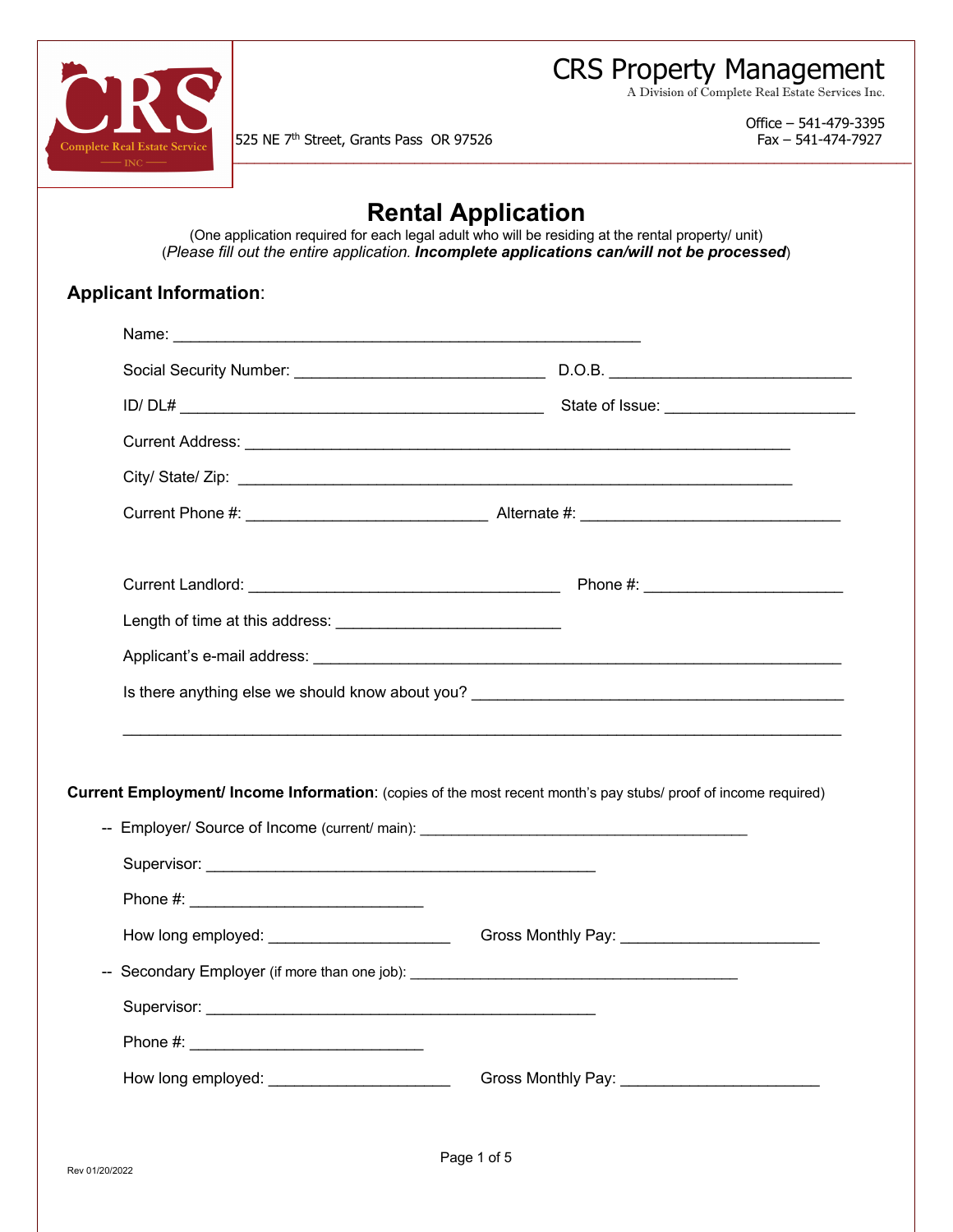

| Rental History Information - Must account for the last two (2) years minimum                                                                                                                                                                              |  |
|-----------------------------------------------------------------------------------------------------------------------------------------------------------------------------------------------------------------------------------------------------------|--|
| List most recent first, use extra sheet if necessary:                                                                                                                                                                                                     |  |
| Previous Address: Universe of the Contract of the Contract of the Contract of the Contract of the Contract of the Contract of the Contract of the Contract of the Contract of the Contract of the Contract of the Contract of<br>$\overline{\phantom{a}}$ |  |
|                                                                                                                                                                                                                                                           |  |
|                                                                                                                                                                                                                                                           |  |
|                                                                                                                                                                                                                                                           |  |
|                                                                                                                                                                                                                                                           |  |
| --                                                                                                                                                                                                                                                        |  |
|                                                                                                                                                                                                                                                           |  |
|                                                                                                                                                                                                                                                           |  |
|                                                                                                                                                                                                                                                           |  |
|                                                                                                                                                                                                                                                           |  |
| Have you ever had eviction papers served to you or been evicted within the past five (5) years?                                                                                                                                                           |  |
| Personal References that will not be living at this address:                                                                                                                                                                                              |  |
|                                                                                                                                                                                                                                                           |  |
| Name: 2008. 2008. 2010. 2010. 2010. 2010. 2010. 2010. 2010. 2010. 2010. 2010. 2010. 2010. 2010. 2010. 2010. 20                                                                                                                                            |  |
| In Case of EMERGENCY:                                                                                                                                                                                                                                     |  |
| <b>Additional Information:</b>                                                                                                                                                                                                                            |  |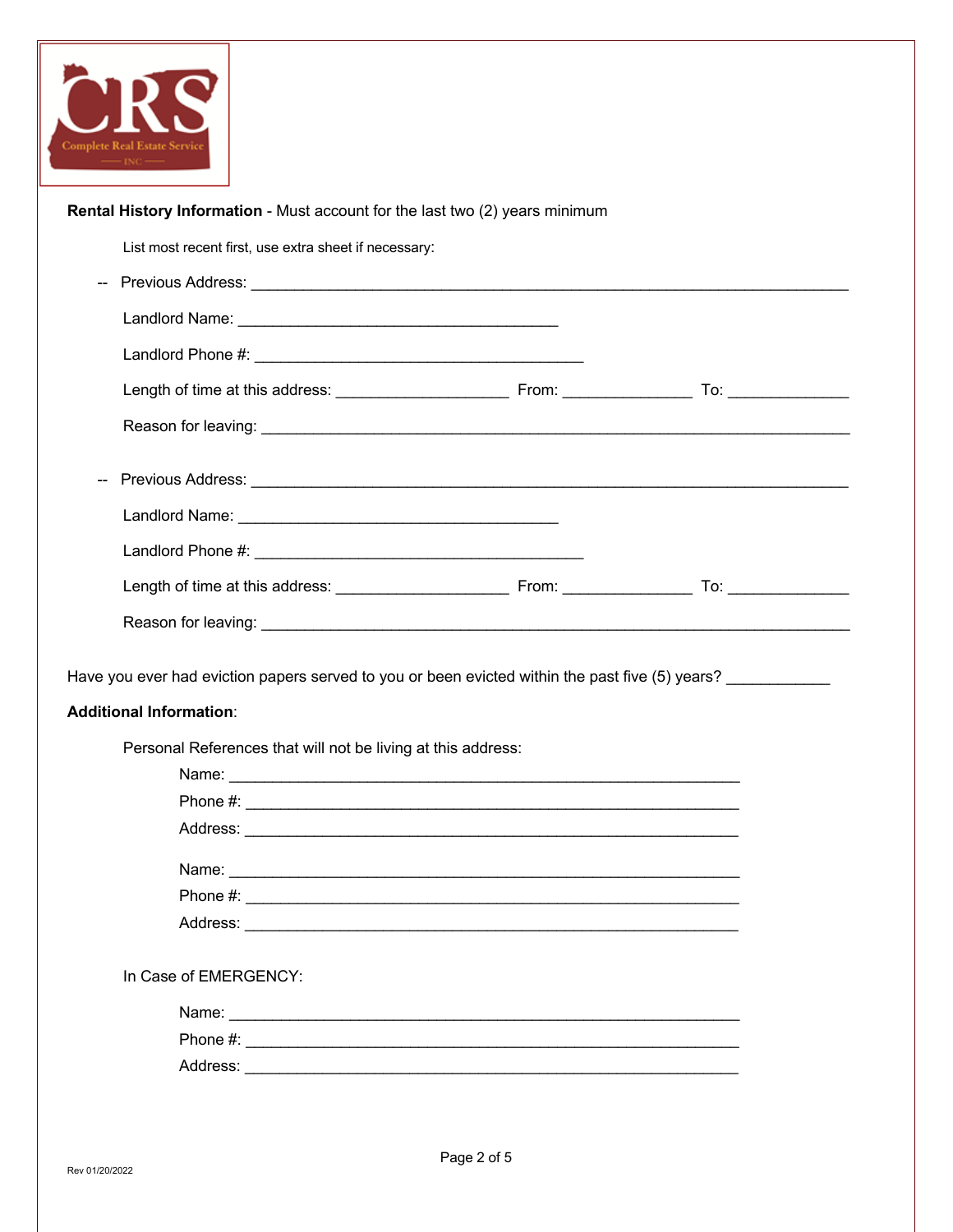

| <b>Household Information:</b>                                                                                                                                                                                                                                                                                                                                                                                                                                                                                                                                                                                                                                                                                                                                                                             |    |                                                                                                            |  |  |
|-----------------------------------------------------------------------------------------------------------------------------------------------------------------------------------------------------------------------------------------------------------------------------------------------------------------------------------------------------------------------------------------------------------------------------------------------------------------------------------------------------------------------------------------------------------------------------------------------------------------------------------------------------------------------------------------------------------------------------------------------------------------------------------------------------------|----|------------------------------------------------------------------------------------------------------------|--|--|
| What is the total number of people that will reside at this rental property/ unit?                                                                                                                                                                                                                                                                                                                                                                                                                                                                                                                                                                                                                                                                                                                        |    |                                                                                                            |  |  |
|                                                                                                                                                                                                                                                                                                                                                                                                                                                                                                                                                                                                                                                                                                                                                                                                           |    |                                                                                                            |  |  |
|                                                                                                                                                                                                                                                                                                                                                                                                                                                                                                                                                                                                                                                                                                                                                                                                           |    | Do you have any pets (including fish)? ____________________ Type and total number? _______________________ |  |  |
| Vehicles:                                                                                                                                                                                                                                                                                                                                                                                                                                                                                                                                                                                                                                                                                                                                                                                                 |    |                                                                                                            |  |  |
|                                                                                                                                                                                                                                                                                                                                                                                                                                                                                                                                                                                                                                                                                                                                                                                                           |    |                                                                                                            |  |  |
|                                                                                                                                                                                                                                                                                                                                                                                                                                                                                                                                                                                                                                                                                                                                                                                                           |    |                                                                                                            |  |  |
|                                                                                                                                                                                                                                                                                                                                                                                                                                                                                                                                                                                                                                                                                                                                                                                                           |    |                                                                                                            |  |  |
| Have you ever been arrested for and convicted of any crime other than driving violations? (Y/N) _________                                                                                                                                                                                                                                                                                                                                                                                                                                                                                                                                                                                                                                                                                                 |    |                                                                                                            |  |  |
|                                                                                                                                                                                                                                                                                                                                                                                                                                                                                                                                                                                                                                                                                                                                                                                                           |    |                                                                                                            |  |  |
| Are you or anyone in the household smokers (tobacco or any other products)? ___________                                                                                                                                                                                                                                                                                                                                                                                                                                                                                                                                                                                                                                                                                                                   |    |                                                                                                            |  |  |
|                                                                                                                                                                                                                                                                                                                                                                                                                                                                                                                                                                                                                                                                                                                                                                                                           |    |                                                                                                            |  |  |
| <b>Authorization:</b>                                                                                                                                                                                                                                                                                                                                                                                                                                                                                                                                                                                                                                                                                                                                                                                     |    |                                                                                                            |  |  |
| I Authorize my credit and all information provided to be checked subject to the terms and conditions below:                                                                                                                                                                                                                                                                                                                                                                                                                                                                                                                                                                                                                                                                                               |    |                                                                                                            |  |  |
| Yes                                                                                                                                                                                                                                                                                                                                                                                                                                                                                                                                                                                                                                                                                                                                                                                                       | No |                                                                                                            |  |  |
| I warrant that the information supplied is true and correct and that I am a legal adult. I have been informed that a non-refundable<br>\$20.00 application fee, per applicant, will be charged to assist in evaluating my qualifications as a potential tenant. Owner/ Owner's<br>Agent warrants that any verifications performed are for the sole purpose of entering into a rental agreement and further warrants<br>that any information derived from credit reports or other sources will be kept confidential. False or intentional omission of requested<br>information on behalf of the applicant will result in automatic denial. Applications must be fully completed with names, telephone<br>numbers and addresses as requested above; incomplete applications can not/ will not be processed. |    |                                                                                                            |  |  |
| I certify the above information is correct and complete and hereby authorize you to make any inquiries you feel necessary to<br>evaluate my tenancy and credit standing (including but not limited to a credit, tenant history, check writing history, court records<br>and/or criminal records). I also herby authorize and instruct any entity or person contacted by either this management company or<br>their screening service to release such information to them.                                                                                                                                                                                                                                                                                                                                 |    |                                                                                                            |  |  |
| I understand that if I am denied tenancy due to my credit standing, I have the right to obtain from the reporting credit agency, within<br>sixty days, a free copy of my credit report, and the right to dispute the accuracy or completeness of any information in the consumer<br>report.                                                                                                                                                                                                                                                                                                                                                                                                                                                                                                               |    |                                                                                                            |  |  |
|                                                                                                                                                                                                                                                                                                                                                                                                                                                                                                                                                                                                                                                                                                                                                                                                           |    |                                                                                                            |  |  |
|                                                                                                                                                                                                                                                                                                                                                                                                                                                                                                                                                                                                                                                                                                                                                                                                           |    |                                                                                                            |  |  |
|                                                                                                                                                                                                                                                                                                                                                                                                                                                                                                                                                                                                                                                                                                                                                                                                           |    |                                                                                                            |  |  |

**Note**: *Copies of Social Security Cards and Legal Photo IDs are required to be turned in with the completed application(s).*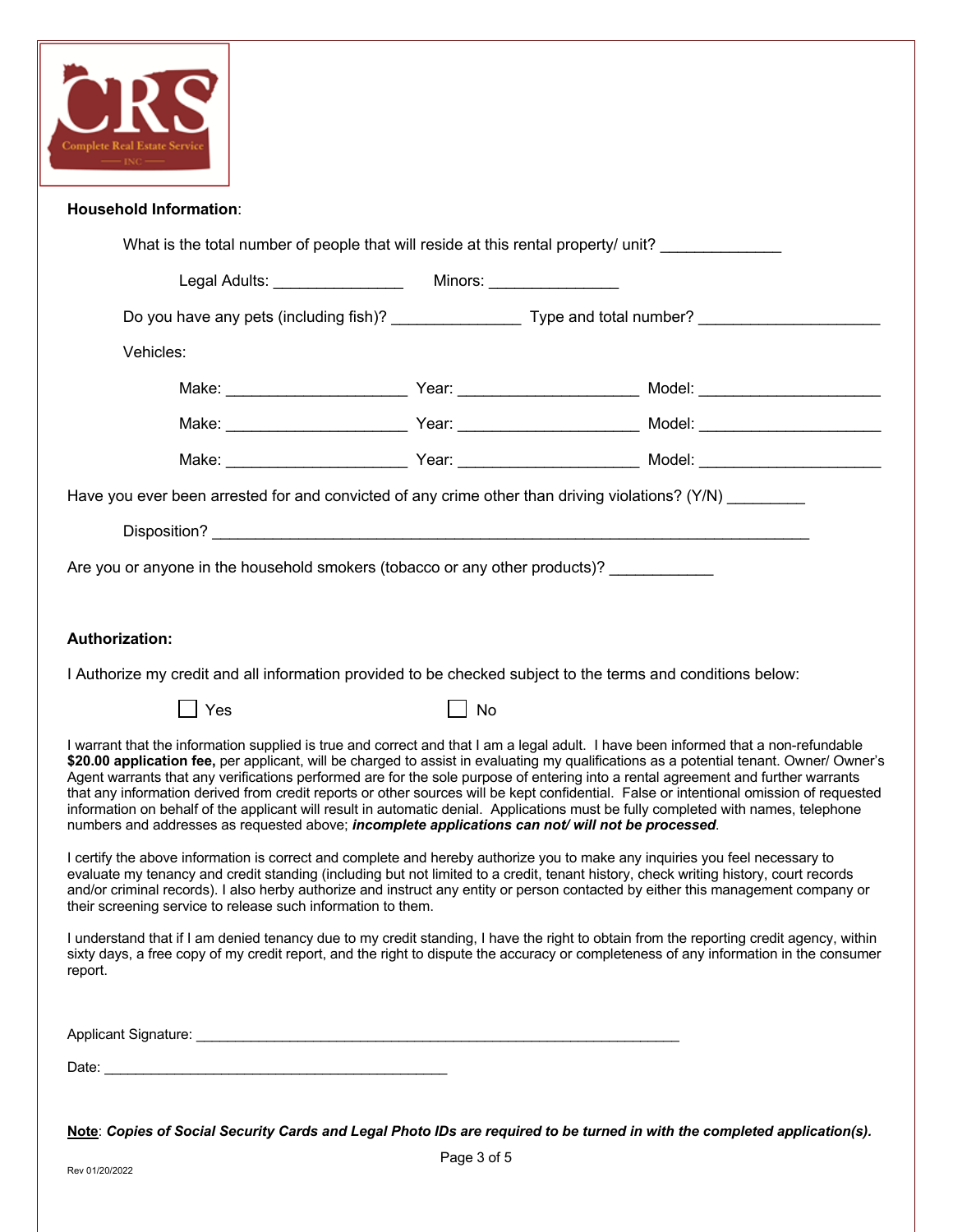

## **Policies and Procedures/ Screening Criteria:**

**Applicant(s) is/are urged to review the policies and procedures/ screening criteria to determine if the requirements can be met.** If applicant needs assistance with the application process, please advise the landlord/ agent.

- Rental Applications, or directions on how to obtain Rental Applications are provided to everyone who inquires about a rental and/or requests an application.
- Completed Rental Applications must be received prior to the showing of rental properties.
- Rental properties are shown by appointment only and then only after completed applications have been turned in. If the property is occupied, a minimum 24-hour notice period will be required.
- Applications are accepted at the Complete Real Estate Services/ CRS Property Management office only; either in person, by fax or by email if prior arrangements have been made.
- Applications will be processed in the order the completed **Applications Packets** are received. Completed **Application Packets** must include all of the following: a fully filled out application for each legal adult that will be residing at the rental, copies of all required ID's, proof of household income and the appropriate credit/ background check fees (NOTE: credit/ background check fees will only be accepted after applicants have viewed and approved of the rental property).
	- o Applicants must provide copies of two (2) legal pieces of identification with the application. One must include a photograph (i.e. State or Federal ID, Driver's License, Passport, etc.), one must include applicant's social security number (i.e. Social Security Card).
	- o Applications must be filled out **completely** in a legible format. Incomplete/ illegible applications **cannot/ will not** be processed.
	- $\circ$  Separate applications must be completed by each legal adult that will be residing at the rental property.
- Income requirements: Applicants total gross household income (before taxes) must equal at least three (3) times the amount of the rent; otherwise an approved co-signor will be required. A complete application packet will be required of co-signor also.
	- o All sources of employment and non-employment income shall be legally obtained and verifiable. At the time of application, it shall be the obligation of the applicant to provide proof of income through tax returns, investment reports, bank statements, current pay stubs, or employer verification.
	- o HUD and other local, state and federal assistance programs will be considered only so long as the subsidy is sufficient to cover the rental amount and is of a remaining duration of at minimum six (6) months.
- We require two (2) to three (3) business days to process the application and verify the information it contains. If we are unable to verify the information on the application during this time period, after making good faith efforts, the application will be denied.
- Total occupancy of each rental unit is not to exceed two (2) individuals (regardless of age) per bedroom plus one (1). For example, in a two bedroom unit, a maximum of 5 individuals will be allowed.
- Upon acceptance, applicants will be required to complete the rental agreement or, if allowed, an advance deposit agreement within one (1) business day of notification.